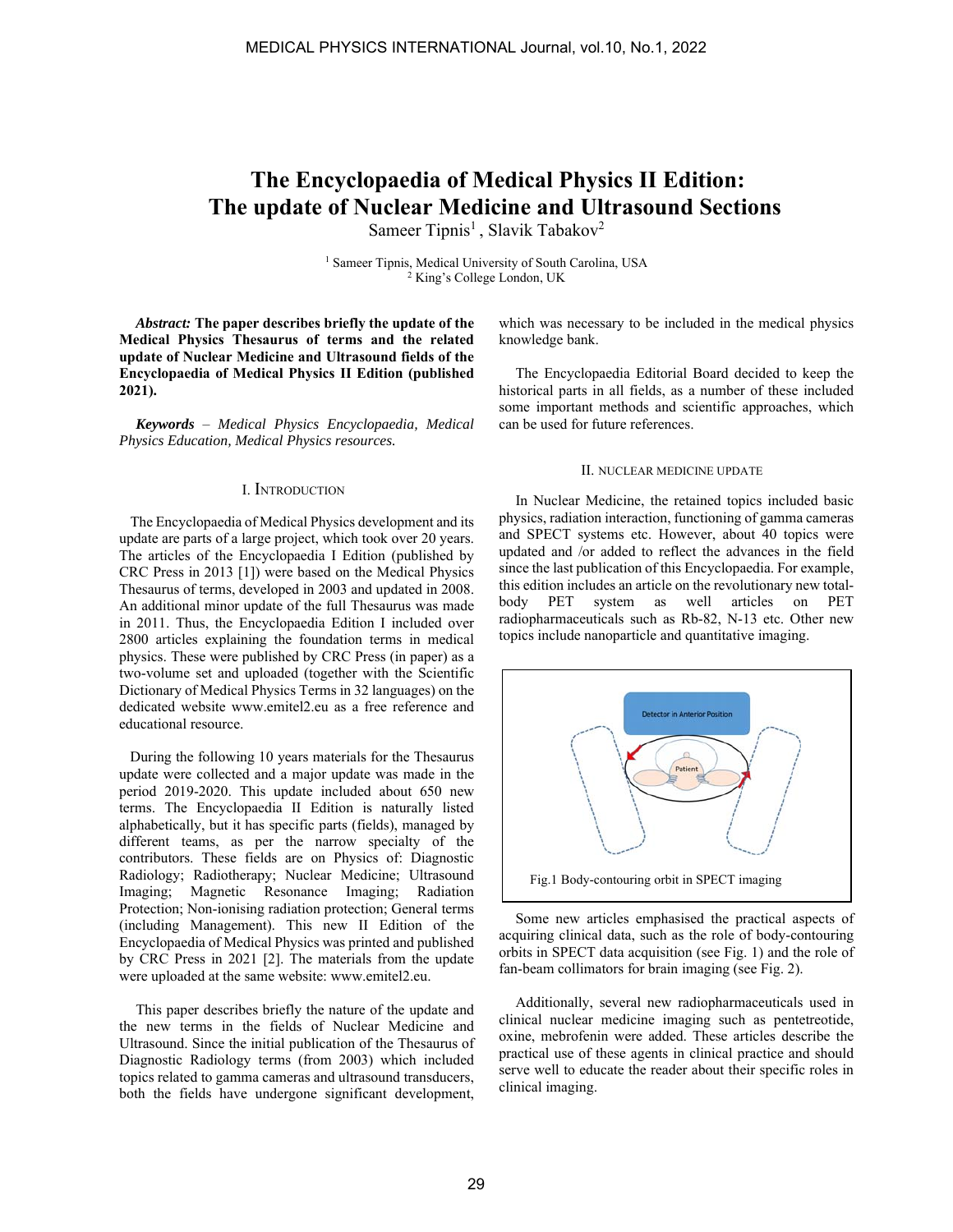

## III. ULTRASOUND UPDATE

In Ultrasound imaging, the retained topics included basic physics of transducers, propagation of sound waves and interference phenomenon. About 35 topics were updated and



/or added to reflect the advances in the field since the last publication of this Encyclopaedia. Of note is the inclusion of clinically relevant and common artefacts such as the twinkle artefact (Fig. 3) (common in doppler imaging) and speed displacement artefact. Other new topics include nanoparticle and quantitative imaging.

Several other topics, such as 1.5 D transducer array, 4D ultrasound as well as techniques such as spatial compounding which are common to modern clinical ultrasound imaging were included.

Some new emerging fields, such as shear wave elastography are also included in this edition. While these techniques are were not commonly used about 10 years ago, advances in electronics, techniques and sophisticated transducers have now allowed them to be used for diagnostic imaging in many modern clinics. Fig. 4 is a clinical example of the shear wave elastography image.



Fig 4 2-D shear wave elastography can help differentiate between hard and soft tissue

## IV. CONCLUSION

The update of the nuclear medicine and ultrasound imaging includes about about 75 new articles. These were managed by the Coordinators of the Working Group on Nuclear Medicine and Ultrasound Imaging: Sameer Tipnis and Kwan Ng.

The update covered most new areas of these fields. The Editorial Board shall be grateful to information from our colleagues about new methods and equipment to be included in the III Edition of the Encyclopaedia (possibly around 2031).